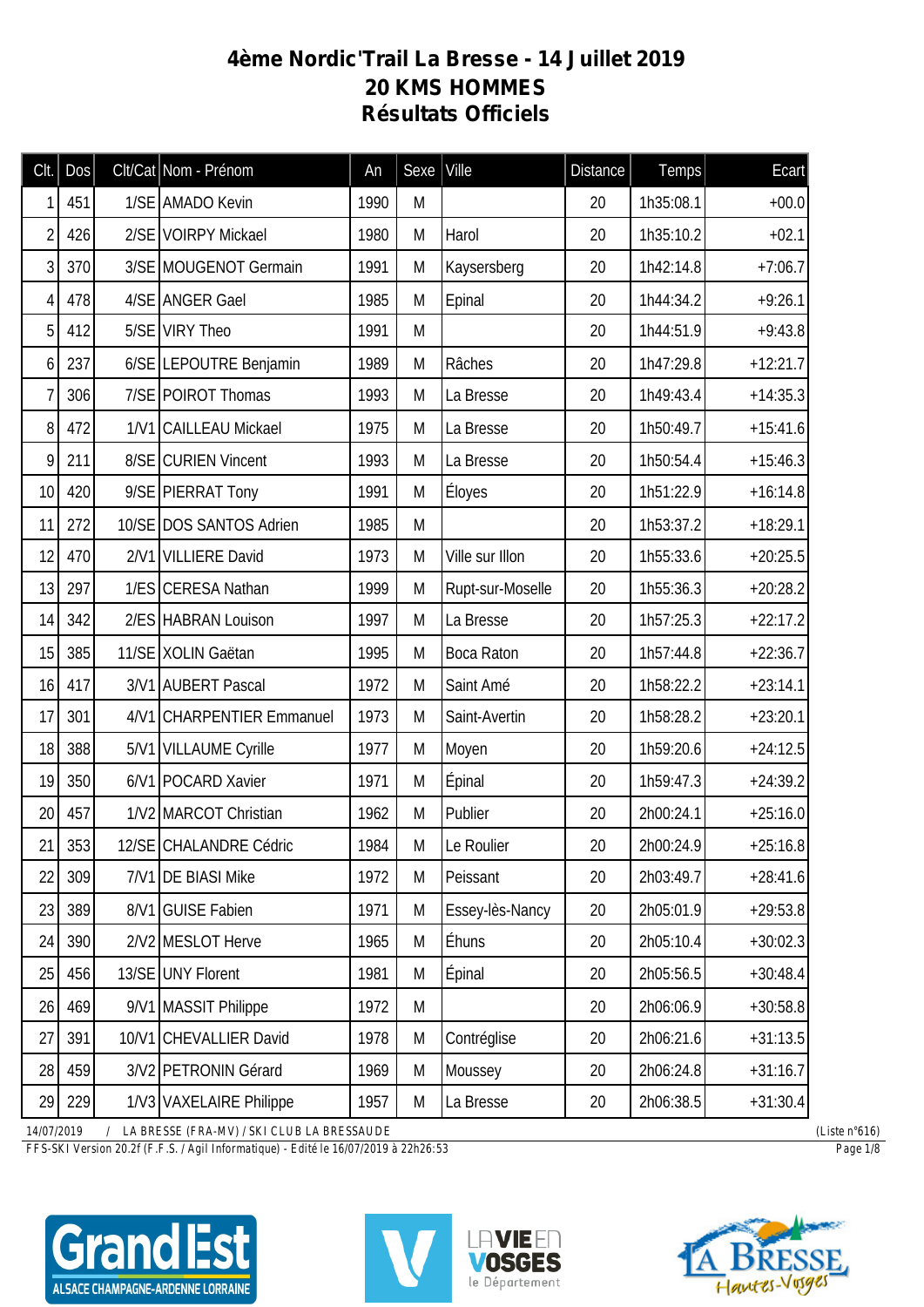| Clt. | Dos | Clt/Cat Nom - Prénom      | An   | Sexe | Ville             | <b>Distance</b> | <b>Temps</b> | Ecart      |
|------|-----|---------------------------|------|------|-------------------|-----------------|--------------|------------|
| 30   | 319 | 11/V1 LECOEUR Yann        | 1977 | М    | Épinal            | 20              | 2h06:56.5    | $+31:48.4$ |
| 31   | 300 | 14/SE CODRON Valentin     | 1993 | M    | Sainte-Hélène     | 20              | 2h06:59.6    | $+31:51.5$ |
| 32   | 793 | 15/SE THOMAS Alexis       | 1987 | M    | Lepanges sur      | 20              | 2h07:17.1    | $+32:09.0$ |
| 33   | 373 | 12/V1 FARNIER Lionel      | 1974 | M    | <b>Breuchotte</b> | 20              | 2h07:40.8    | $+32:32.7$ |
| 34   | 288 | 16/SE   BALUCH Alexandre  | 1990 | M    | Metz              | 20              | 2h08:40.3    | $+33:32.2$ |
| 35   | 282 | 13/V1 LARCHE Fabien       | 1979 | M    | Foulain           | 20              | 2h08:54.3    | $+33:46.2$ |
| 36   | 467 | 17/SE KELLER Frederic     | 1985 | M    | <b>Bruyères</b>   | 20              | 2h08:56.1    | $+33:48.0$ |
| 37   | 284 | 18/SE ESCOLEIRA Julien    | 1987 | M    | Nogent            | 20              | 2h09:24.8    | $+34:16.7$ |
| 38   | 386 | 14/V1 LEMOINE Julien      | 1976 | M    | Nancy             | 20              | 2h09:30.9    | $+34:22.8$ |
| 39   | 449 | 3/ES ROUSSEL Bastien      | 1997 | M    | Basse-sur-le-Rupt | 20              | 2h09:35.2    | $+34:27.1$ |
| 40   | 477 | 1/JU POIROT Julien        | 2001 | M    | <b>Bruyères</b>   | 20              | 2h09:38.1    | $+34:30.0$ |
| 41   | 468 | 19/SE KELLER Florian      | 1993 | M    | Annecy            | 20              | 2h10:18.9    | $+35:10.8$ |
| 42   | 222 | 20/SE GALLET Matthieu     | 1980 | M    | Danjoutin         | 20              | 2h10:25.2    | $+35:17.1$ |
| 43   | 369 | 4/ES PARMENTIER Arthur    | 1999 | M    |                   | 20              | 2h10:32.2    | $+35:24.1$ |
| 44   | 484 | 4/V2 GEHIN Stephane       | 1963 | M    | Cornimont         | 20              | 2h11:03.3    | $+35:55.2$ |
| 45   | 475 | 15/V1 DIERICKX Jérome     | 1975 | M    | Luxembourg        | 20              | 2h11:21.4    | $+36:13.3$ |
| 46   | 334 | 21/SE PETITGENET Mickael  | 1985 | M    | Routelle          | 20              | 2h11:49.3    | $+36:41.2$ |
| 47   | 367 | 5/V2 CONRAUD Joel         | 1968 | M    | Heillecourt       | 20              | 2h11:51.2    | $+36:43.1$ |
| 48   | 428 | 22/SE D'HARRÉVILLE Renaud | 1992 | M    | Râches            | 20              | 2h12:09.6    | $+37:01.5$ |
| 49   | 374 | 23/SE WAMBST Steve        | 1982 | M    | Saint-Léonard     | 20              | 2h12:38.5    | $+37:30.4$ |
| 50   | 474 | 24/SE PETITOT Kevin       | 1992 | М    | Servance          | 20              | 2h14:23.7    | $+39:15.6$ |
| 51   | 362 | 25/SE NAVEL Rémi          | 1984 | M    | Chavigny          | 20              | 2h14:52.4    | $+39:44.3$ |
| 52   | 405 | 26/SE HENRY Pierre-Alain  | 1986 | M    | Hadol             | 20              | 2h15:15.3    | $+40:07.2$ |
| 53   | 274 | 16/V1 VANBELLE Stéphane   | 1973 | M    | Mortagne          | 20              | 2h16:22.5    | $+41:14.4$ |
| 54   | 308 | 27/SE MILLET Gautier      | 1995 | M    | Viterne           | 20              | 2h16:37.6    | $+41:29.5$ |
| 55   | 303 | 28/SE BRICHLER Michel     | 1990 | M    | <b>Dieuze</b>     | 20              | 2h16:38.8    | $+41:30.7$ |
| 56   | 235 | 29/SE BANDE Mathieu       | 1988 | M    | Wolxheim          | 20              | 2h16:40.5    | $+41:32.4$ |
| 57   | 378 | 30/SE GAYE René           | 1994 | M    | Communay          | 20              | 2h17:06.1    | $+41:58.0$ |
| 58   | 448 | 17/V1 HERPIERRE Sylvain   | 1975 | M    | Saint-Nabord      | 20              | 2h18:21.4    | $+43:13.3$ |

*FFS-SKI Version 20.2f (F.F.S. / Agil Informatique) - Edité le 16/07/2019 à 22h26:54 Page 2/8*





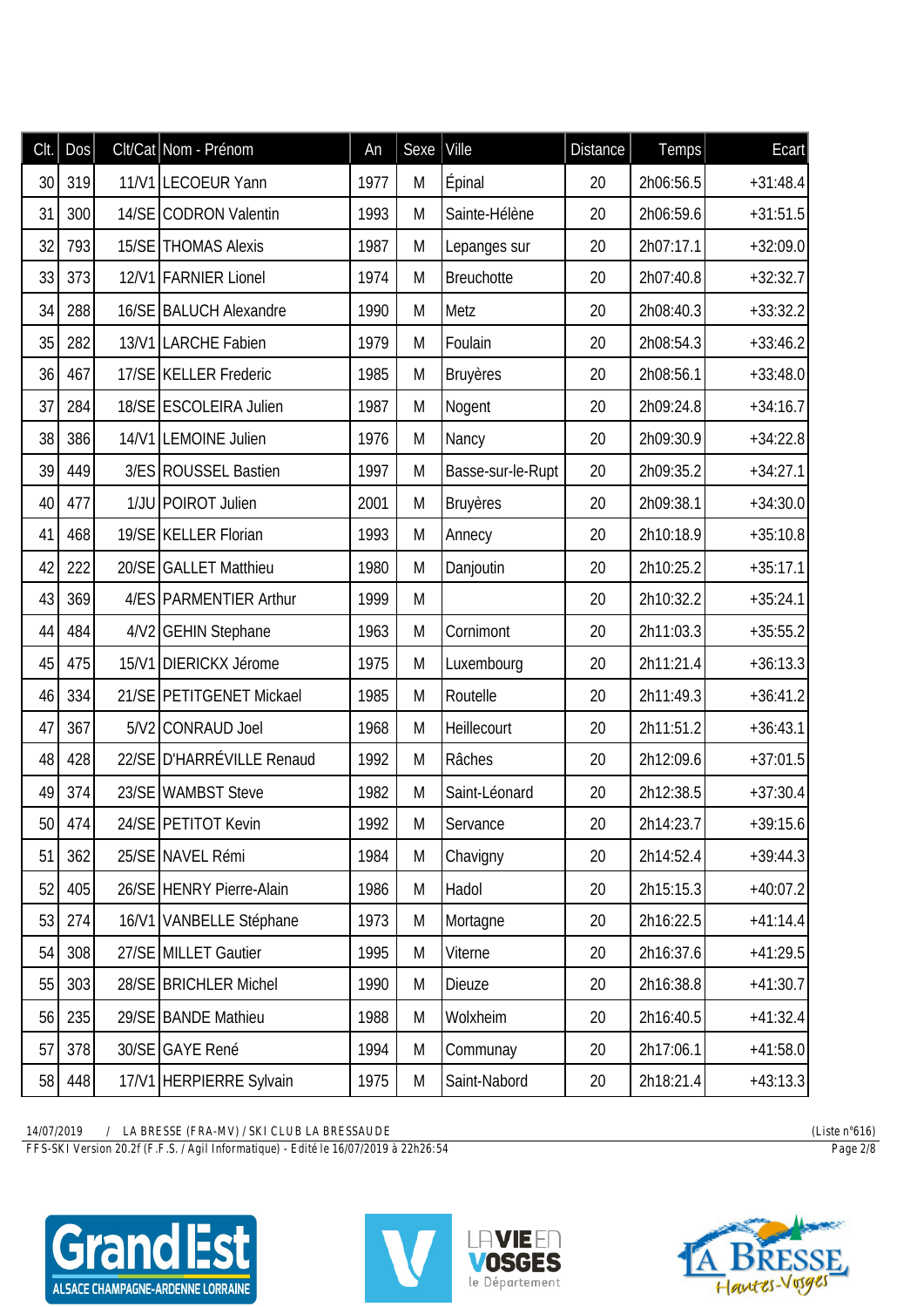| Clt. | Dos |       | Clt/Cat Nom - Prénom      | An   | Sexe <sup>1</sup> | Ville              | <b>Distance</b> | <b>Temps</b> | Ecart      |
|------|-----|-------|---------------------------|------|-------------------|--------------------|-----------------|--------------|------------|
| 59   | 433 |       | 31/SE THOUVENIN Gauthier  | 1990 | M                 | Raon-l'Étape       | 20              | 2h18:23.2    | $+43:15.1$ |
| 60   | 434 |       | 2/V3 LOPES Carlos         | 1957 | M                 | Raon-l'Étape       | 20              | 2h18:24.5    | $+43:16.4$ |
| 61   | 271 |       | 32/SE PIERRAT Philippe    | 1980 | M                 |                    | 20              | 2h18:32.1    | $+43:24.0$ |
| 62   | 384 |       | 33/SE LEONARD Quentin     | 1993 | M                 | Louvigny           | 20              | 2h18:40.3    | $+43:32.2$ |
| 63   | 437 |       | 6/V2 GEHIN Denis          | 1965 | M                 | Épinal             | 20              | 2h18:42.1    | $+43:34.0$ |
| 64   | 341 |       | 18/V1 PENCREACH Ronan     | 1972 | M                 | Challans           | 20              | 2h19:06.6    | $+43:58.5$ |
| 65   | 234 |       | 34/SE LUMANN Gregory      | 1985 | M                 | Ergersheim         | 20              | 2h19:22.6    | $+44:14.5$ |
| 66   | 352 |       | 7/V2 FERRY Christophe     | 1969 | M                 | Pont-à-Mousson     | 20              | 2h19:25.5    | $+44:17.4$ |
| 67   | 228 |       | 35/SE DEGROLARD Florian   | 1982 | M                 | Villers-lès-Nancy  | 20              | 2h19:35.4    | $+44:27.3$ |
| 68   | 258 |       | 19/V1 THIRY Jean-Luc      | 1973 | M                 | Ars-sur-Moselle    | 20              | 2h19:43.9    | $+44:35.8$ |
| 69   | 329 |       | 8/V2 MOUSTAID Mohamed     | 1967 | M                 |                    | 20              | 2h19:46.9    | $+44:38.8$ |
| 70   | 483 |       | 20/V1 RINGENBACH Olivier  | 1975 | M                 | Pouxeux            | 20              | 2h20:08.1    | $+45:00.0$ |
| 71   | 310 | 36/SE | <b>TORRES Mathieu</b>     | 1985 | M                 | Metz               | 20              | 2h20:10.8    | $+45:02.7$ |
| 72   | 337 |       | 9/V2 SONZOGNI Olivier     | 1966 | M                 | Sorcy-Saint-Martin | 20              | 2h20:12.4    | $+45:04.3$ |
| 73   | 281 |       | 10/V2 SAINT-POL Joel      | 1965 | M                 | Pont-à-Mousson     | 20              | 2h20:21.2    | $+45:13.1$ |
| 74   | 241 |       | 37/SE MARCHAL Julien      | 1985 | M                 | La Bresse          | 20              | 2h20:26.8    | $+45:18.7$ |
| 75   | 455 |       | 21/V1 PREVOT David        | 1975 | M                 | Coinches           | 20              | 2h20:38.2    | $+45:30.1$ |
| 76   | 351 |       | 38/SE CEVALTE Rémi        | 1992 | M                 | Charmes            | 20              | 2h20:39.8    | $+45:31.7$ |
| 77   | 482 | 22/V1 | <b>TONGHINI Sébastien</b> | 1974 | M                 | Dogneville         | 20              | 2h20:43.2    | $+45:35.1$ |
| 78   | 476 |       | 39/SE YUNG Yohanne        | 1980 | M                 |                    | 20              | 2h21:16.0    | $+46:07.9$ |
| 79   | 480 |       | 23/V1 VANSON Jean Paul    | 1973 | M                 |                    | 20              | 2h21:17.3    | $+46:09.2$ |
| 80   | 487 |       | 40/SE   TISSERAND Benoit  | 1980 | M                 |                    | 20              | 2h21:38.9    | $+46:30.8$ |
| 81   | 317 |       | 24/V1 FLAMMANG Alexandre  | 1973 | M                 | Jezainville        | 20              | 2h21:40.3    | $+46:32.2$ |
| 82   | 223 |       | 41/SE BUHR Guillaume      | 1988 | M                 | Quetigny           | 20              | 2h21:42.9    | $+46:34.8$ |
| 83   | 313 |       | 42/SE FERRARI Aurélien    | 1986 | M                 | Épinal             | 20              | 2h22:19.5    | $+47:11.4$ |
| 84   | 302 |       | 43/SE MANSUY Jérémy       | 1982 | M                 | La Bresse          | 20              | 2h22:56.7    | $+47:48.6$ |
| 85   | 314 |       | 44/SE MENDES Anthony      | 1992 | M                 | Neufgrange         | 20              | 2h23:00.3    | $+47:52.2$ |
| 86   | 283 |       | 45/SE GUILLAUME Nicolas   | 1980 | M                 | Chauffourt         | 20              | 2h23:03.3    | $+47:55.2$ |
| 87   | 458 |       | 46/SE BERBACHI Nahel      | 1993 | M                 | Metz               | 20              | 2h23:09.1    | $+48:01.0$ |

*FFS-SKI Version 20.2f (F.F.S. / Agil Informatique) - Edité le 16/07/2019 à 22h26:54 Page 3/8*





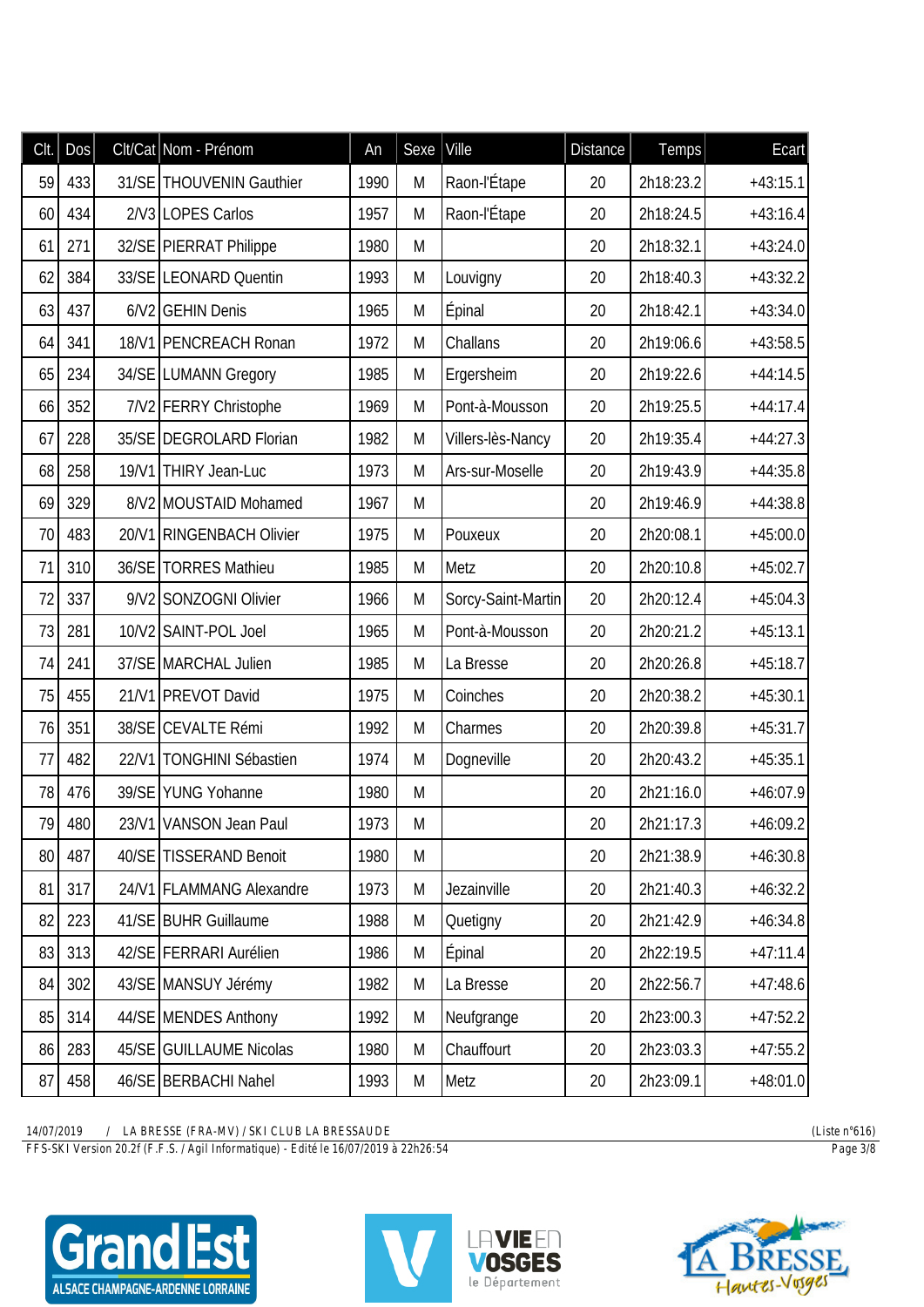| CIt. | Dos | Clt/Cat Nom - Prénom       | An   | Sexe Ville |                   | <b>Distance</b> | <b>Temps</b> | Ecart      |
|------|-----|----------------------------|------|------------|-------------------|-----------------|--------------|------------|
| 88   | 276 | 47/SE WIECZOREK Nicolas    | 1983 | M          |                   | 20              | 2h23:19.5    | $+48:11.4$ |
| 89   | 372 | 48/SE VERET Quentin        | 1991 | M          | Saint-Max         | 20              | 2h23:23.9    | $+48:15.8$ |
| 90   | 289 | 25/V1 SCHERINGA Christophe | 1975 | M          | Tressange         | 20              | 2h25:16.0    | $+50:07.9$ |
| 91   | 452 | 5/ES GABRIEL Nicolas       | 1999 | M          | Thaon-les-Vosges  | 20              | 2h25:53.6    | $+50:45.5$ |
| 92   | 444 | 6/ES BOULANGER Benjamin    | 1999 | M          |                   | 20              | 2h26:56.1    | $+51:48.0$ |
| 93   | 304 | 49/SE MACHEDA Gabriel      | 1989 | M          | Nancy             | 20              | 2h27:42.7    | $+52:34.6$ |
| 94   | 355 | 26/V1 PETIT Cyril          | 1976 | M          | Langres           | 20              | 2h27:57.7    | $+52:49.6$ |
| 95   | 407 | 27/V1 CLAUDEL Ludwig       | 1979 | M          | Golbey            | 20              | 2h28:06.4    | $+52:58.3$ |
| 96   | 397 | 28/V1 BERNARD Romuald      | 1976 | M          | Vincey            | 20              | 2h29:09.5    | $+54:01.4$ |
| 97   | 404 | 29/V1 COTTET David         | 1975 | M          | Saint-Nabord      | 20              | 2h29:13.8    | $+54:05.7$ |
| 98   | 244 | 11/V2 BANA Hervé           | 1965 | M          | Art-sur-Meurthe   | 20              | 2h29:15.1    | $+54:07.0$ |
| 99   | 460 | 50/SE MUSSIER Julien       | 1982 | M          | Épinal            | 20              | 2h29:18.1    | $+54:10.0$ |
| 100  | 427 | 51/SE MANGIN Pierre        | 1981 | M          |                   | 20              | 2h30:32.2    | $+55:24.1$ |
| 101  | 286 | 52/SE RAWINSKI Matthieu    | 1991 | M          | Nancy             | 20              | 2h30:37.6    | $+55:29.5$ |
| 102  | 262 | 12/V2 ROUHIER Eric         | 1963 | M          | <b>Deyvillers</b> | 20              | 2h30:45.0    | $+55:36.9$ |
| 103  | 264 | 30/V1 EBERT Christian      | 1971 | M          | <b>Baccarat</b>   | 20              | 2h30:51.6    | $+55:43.5$ |
| 104  | 250 | 13/V2 REMY Jean-Denis      | 1964 | M          | <b>Épinal</b>     | 20              | 2h31:22.6    | $+56:14.5$ |
| 105  | 381 | 14/V2 BOEHLER Christophe   | 1968 | M          | Strasbourg        | 20              | 2h31:50.2    | $+56:42.1$ |
| 106  | 488 | 31/V1 GESCHWINDENMANNER    | 1975 | M          | Fresse sur        | 20              | 2h31:52.6    | $+56:44.5$ |
| 107  | 489 | 53/SE TONNERIEUX Johann    | 1988 | M          | Rixheim           | 20              | 2h32:10.9    | $+57:02.8$ |
| 108  | 217 | 15/V2 RAGOT Didier         | 1968 | M          | Montbozon         | 20              | 2h32:18.4    | $+57:10.3$ |
| 109  | 408 | 54/SE CHENOUX Nicolas      | 1981 | M          |                   | 20              | 2h32:26.7    | $+57:18.6$ |
| 110  | 371 | 16/V2 GABEL Jean-Denis     | 1968 | M          | Biscarrosse       | 20              | 2h32:38.9    | $+57:30.8$ |
| 111  | 379 | 55/SE CLAUDEL Charles      | 1992 | M          | La Bresse         | 20              | 2h32:41.6    | $+57:33.5$ |
| 112  | 333 | 56/SE PELLETERET Anthony   | 1981 | M          | Fournets-Luisans  | 20              | 2h32:46.4    | $+57:38.3$ |
| 113  | 344 | 32/V1 BOLMONT Christophe   | 1971 | M          | Bellefontaine     | 20              | 2h33:03.0    | $+57:54.9$ |
| 114  | 221 | 33/V1 ULRICH Laurent       | 1977 | M          |                   | 20              | 2h33:05.2    | $+57:57.1$ |
| 115  | 296 | 57/SE BARAN Thomas         | 1985 | M          | Pont-à-Mousson    | 20              | 2h33:16.4    | $+58:08.3$ |
| 116  | 446 | 34/V1 COSYNS Samuel        | 1973 | M          | Hartzviller       | 20              | 2h33:22.5    | $+58:14.4$ |

*FFS-SKI Version 20.2f (F.F.S. / Agil Informatique) - Edité le 16/07/2019 à 22h26:54 Page 4/8*





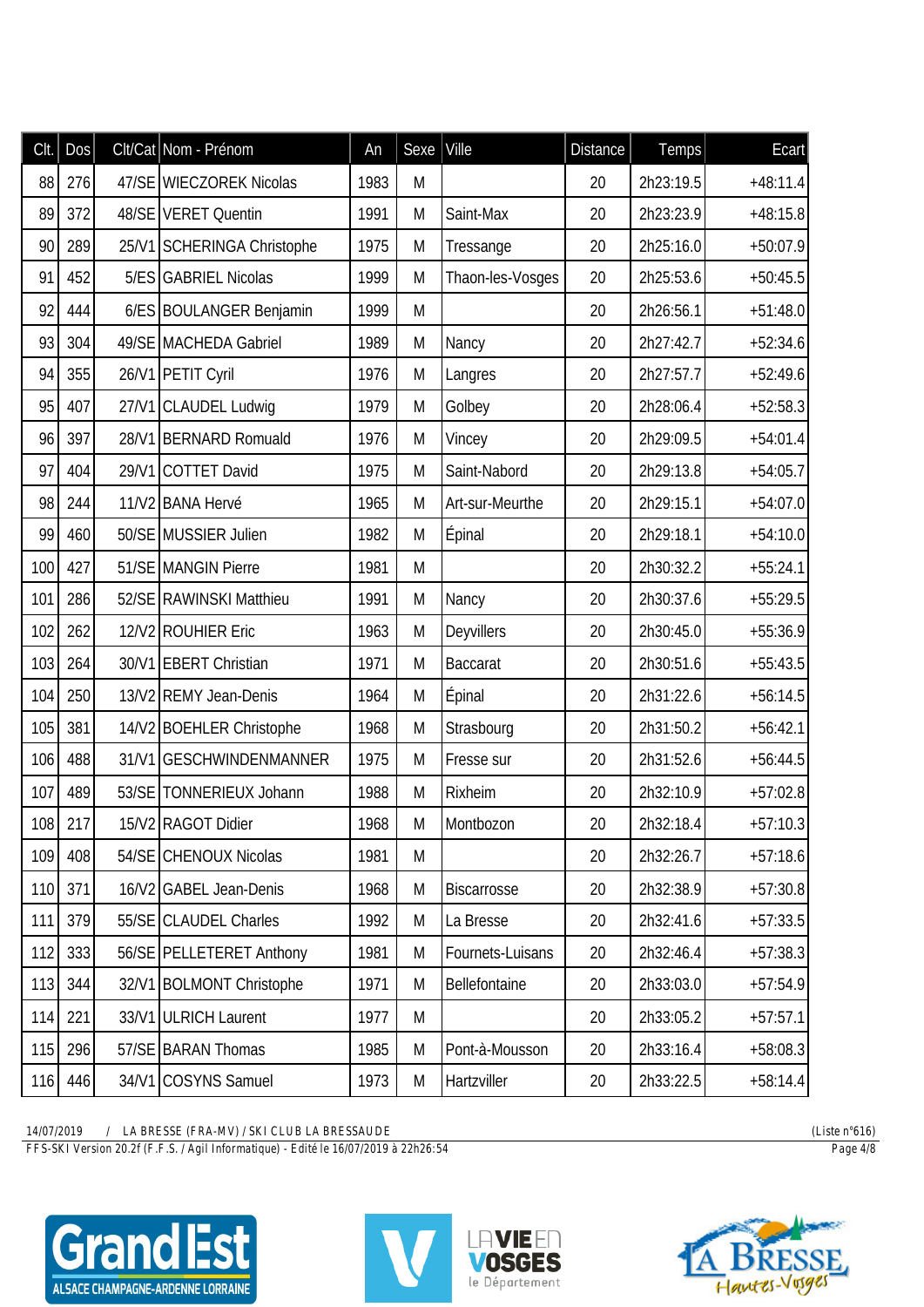| CIt. | Dos | Clt/Cat Nom - Prénom        | An   | Sexe <sup>1</sup> | Ville           | <b>Distance</b> | Temps     | Ecart      |
|------|-----|-----------------------------|------|-------------------|-----------------|-----------------|-----------|------------|
| 117  | 392 | 35/V1 BROMBERGER Eddy       | 1972 | M                 | Ban-de-Sapt     | 20              | 2h33:55.5 | $+58:47.4$ |
| 118  | 466 | 58/SE DEVILLE Damien        | 1983 | M                 | Allinges        | 20              | 2h34:06.6 | $+58:58.5$ |
| 119  | 207 | 59/SE LAMBERT Jérémy        | 1996 | M                 |                 | 20              | 2h34:21.2 | $+59:13.1$ |
| 120  | 227 | 36/V1 THIEBAUT André        | 1970 | M                 | <b>Épinal</b>   | 20              | 2h34:52.4 | $+59:44.3$ |
| 121  | 236 | 60/SE FERRY Arthur          | 1992 | M                 | Nancy           | 20              | 2h36:00.2 | $+00:52.1$ |
| 122  | 243 | 17/V2 HASSANI Othman        | 1963 | M                 | Essey-lès-Nancy | 20              | 2h36:12.8 | $+01:04.7$ |
| 123  | 253 | 61/SE DAUBENTON Maxime      | 1983 | M                 | Laon            | 20              | 2h36:38.4 | $+01:30.3$ |
| 124  | 356 | 62/SE REGENT Primaël        | 1992 | M                 |                 | 20              | 2h36:39.7 | $+01:31.6$ |
| 125  | 290 | 18/V2 STEMPFEL Jean-Jacques | 1961 | M                 | Lesménils       | 20              | 2h37:09.9 | $+02:01.8$ |
| 126  | 251 | 63/SE PRUSSE Romain         | 1987 | M                 |                 | 20              | 2h37:20.2 | $+02:12.1$ |
| 127  | 399 | 37/V1 ANCEL Arnaud          | 1973 | M                 | Frotey-lès-Lure | 20              | 2h37:22.7 | $+02:14.6$ |
| 128  | 387 | 38/V1 MASSON Stephane       | 1970 | M                 | Raon-l'Étape    | 20              | 2h37:47.6 | $+02:39.5$ |
| 129  | 323 | 3/V3 MASSON Andre           | 1956 | M                 | La Bresse       | 20              | 2h38:05.1 | $+02:57.0$ |
| 130  | 247 | 39/V1 GUILBERT Michael      | 1974 | M                 | Fransart        | 20              | 2h38:18.5 | $+03:10.4$ |
| 131  | 376 | 40/V1 HUEZ Ludovic          | 1975 | M                 | Calais          | 20              | 2h38:25.3 | $+03:17.2$ |
| 132  | 442 | 41/V1 BATOT Jean-Stephane   | 1977 | M                 | La Voivre       | 20              | 2h38:31.2 | $+03:23.1$ |
| 133  | 364 | 42/V1   FERRET Frédéric     | 1979 | M                 | Menoux          | 20              | 2h38:32.4 | $+03:24.3$ |
| 134  | 240 | 19/V2 MORIN Gilles          | 1969 | M                 | Laquenexy       | 20              | 2h39:26.0 | $+04:17.9$ |
| 135  | 443 | 64/SE GOUPIL Kévin          | 1985 | M                 |                 | 20              | 2h39:28.7 | $+04:20.6$ |
| 136  | 425 | 65/SE LEMONNIER Maxime      | 1989 | M                 | Hadol           | 20              | 2h40:54.3 | $+05:46.2$ |
| 137  | 232 | 43/V1 KRIS Verhoft          | 1978 | M                 | Kontich         | 20              | 2h41:30.8 | $+06:22.7$ |
| 138  | 219 | 20/V2 DELCOURT Alain        | 1963 | M                 | Santes          | 20              | 2h41:35.1 | $+06:27.0$ |
| 139  | 233 | 44/V1 GERMAIN David         | 1974 | M                 | Wrightstown     | 20              | 2h41:54.8 | $+06:46.7$ |
| 140  | 343 | 21/V2 LABAT Hervé           | 1964 | M                 | Hadol           | 20              | 2h42:11.3 | $+07:03.2$ |
| 141  | 339 | 4/V3 PELLETERET Jean        | 1952 | M                 | Baume-les-Dames | 20              | 2h42:13.8 | $+07:05.7$ |
| 142  | 252 | 66/SE HOVETTE Lucas         | 1996 | M                 | Sommeron        | 20              | 2h43:04.4 | $+07:56.3$ |
| 143  | 415 | 67/SE PFAFF Jonathan        | 1991 | M                 | Montbéliard     | 20              | 2h43:50.8 | $+08:42.7$ |
| 144  | 493 | 68/SE FLEURETTE Nicolas     | 1987 | M                 | La Bresse       | 20              | 2h44:34.3 | $+09:26.2$ |
| 145  | 328 | 45/V1 DRUART Yann           | 1978 | M                 | La Bresse       | 20              | 2h45:05.1 | $+09:57.0$ |

*FFS-SKI Version 20.2f (F.F.S. / Agil Informatique) - Edité le 16/07/2019 à 22h26:54 Page 5/8*





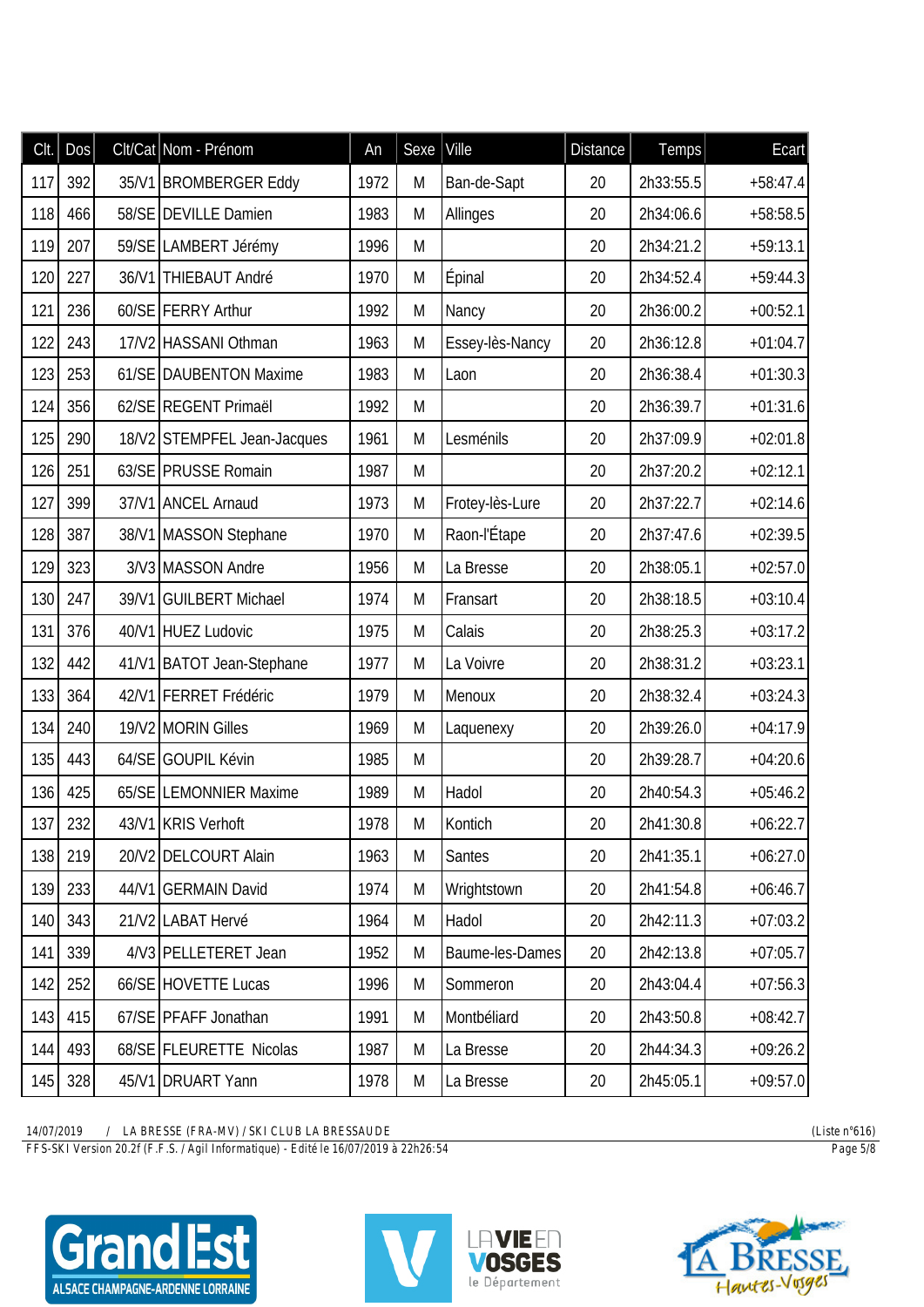| CIt. | Dos     | Clt/Cat Nom - Prénom         | An   | Sexe | Ville             | <b>Distance</b> | <b>Temps</b> | Ecart      |
|------|---------|------------------------------|------|------|-------------------|-----------------|--------------|------------|
| 146  | 330     | 69/SE LAZERA David           | 1981 | M    | Ramonchamp        | 20              | 2h46:08.1    | $+11:00.0$ |
| 147  | 348     | 46/V1 GEORGES Michael        | 1979 | M    | Idyllwild-Pine    | 20              | 2h46:10.2    | $+11:02.1$ |
| 148  | 230     | 70/SE BOUDOT Romain          | 1996 | M    | Jeuxey            | 20              | 2h47:48.2    | $+12:40.1$ |
| 149  | 461     | 47/V1 GAYOT Laurent          | 1974 | M    | Nancy             | 20              | 2h47:57.5    | $+12:49.4$ |
| 150  | 481     | 22/V2 VERNIER Christian      | 1964 | M    | Vagney            | 20              | 2h48:01.1    | $+12:53.0$ |
| 151  | 438     | 48/V1 AUBE Franck            | 1975 | M    | Rupt-sur-Moselle  | 20              | 2h48:02.1    | $+12:54.0$ |
| 152  | 436     | 23/V2 SIMOTHÉ Xavier         | 1965 | M    | Pont-à-Mousson    | 20              | 2h48:04.9    | $+12:56.8$ |
| 153  | 331     | 49/V1 PELLETERET Sylvain     | 1975 | M    | <b>Vieux Fort</b> | 20              | 2h48:21.3    | $+13:13.2$ |
| 154  | 377     | 71/SE THOUVENIN-ZANNINI Paul | 1993 | M    | Metz              | 20              | 2h48:39.6    | $+13:31.5$ |
| 155  | 445     | 50/V1 HAMANI Habib           | 1974 | M    | Archettes         | 20              | 2h48:47.3    | $+13:39.2$ |
| 156  | 464     | 51/V1 SIMON Bruno            | 1978 | M    | Archettes         | 20              | 2h48:49.3    | $+13:41.2$ |
| 157  | 245     | 52/V1 WEIN Frank             | 1979 | M    | Nancy             | 20              | 2h49:36.4    | $+14:28.3$ |
| 158  | 401     | 53/V1 BRUNE Rémi             | 1970 | M    | <b>Biesles</b>    | 20              | 2h49:37.4    | $+14:29.3$ |
| 159  | 406     | 54/V1 MUNIER Florent         | 1976 | M    | Walscheid         | 20              | 2h51:38.2    | $+16:30.1$ |
| 160  | 368     | 5/V3 PERNEL Philippe         | 1955 | M    |                   | 20              | 2h52:05.2    | $+16:57.1$ |
| 161  | 285     | 72/SE POMMIER Sylvain        | 1991 | M    | Raon-l'Étape      | 20              | 2h52:23.0    | $+17:14.9$ |
| 162  | 287     | 24/V2 CLANCHÉ Philippe       | 1964 | M    | Raon-l'Étape      | 20              | 2h52:25.2    | $+17:17.1$ |
| 163  | 393     | 73/SE SUTTER Thibaut         | 1982 | M    | <b>Breuches</b>   | 20              | 2h52:52.8    | $+17:44.7$ |
| 164  | 419     | 55/V1 COULON Anthony         | 1975 | M    | Xeuilley          | 20              | 2h52:55.0    | $+17:46.9$ |
| 165  | 202     | 56/V1 LECONTE Sébastien      | 1979 | M    | Héauville         | 20              | 2h53:11.5    | $+18:03.4$ |
|      | 166 382 | 74/SE HENRIC Bruno           | 1982 | M    | Obernai           | 20              | 2h54:06.5    | $+18:58.4$ |
| 167  | 261     | 25/V2 MOREL Patrick          | 1966 | M    | Les Forges        | 20              | 2h54:21.6    | $+19:13.5$ |
| 168  | 327     | 26/V2 CARA Philippe          | 1968 | M    |                   | 20              | 2h55:22.9    | $+20:14.8$ |
| 169  | 332     | 75/SE HENRIONNET Bruce       | 1989 | M    | Portieux          | 20              | 2h57:52.2    | $+22:44.1$ |
| 170  | 431     | 27/V2 TRIDON Pascal          | 1961 | M    | La                | 20              | 2h58:45.6    | $+23:37.5$ |
| 171  | 453     | 76/SE COLOMBIN Mickael       | 1981 | M    | La                | 20              | 3h00:01.9    | $+24:53.8$ |
| 172  | 345     | 28/V2 COLAS Patrice          | 1965 | M    | Haquenau          | 20              | 3h00:07.2    | $+24:59.1$ |
| 173  | 354     | 57/V1 WIETRICH Fabien        | 1972 | M    | Mutzig            | 20              | 3h00:13.1    | $+25:05.0$ |
| 174  | 441     | 29/V2 SLECZEK Igor           | 1967 | M    |                   | 20              | 3h01:18.1    | $+26:10.0$ |

*FFS-SKI Version 20.2f (F.F.S. / Agil Informatique) - Edité le 16/07/2019 à 22h26:54 Page 6/8*





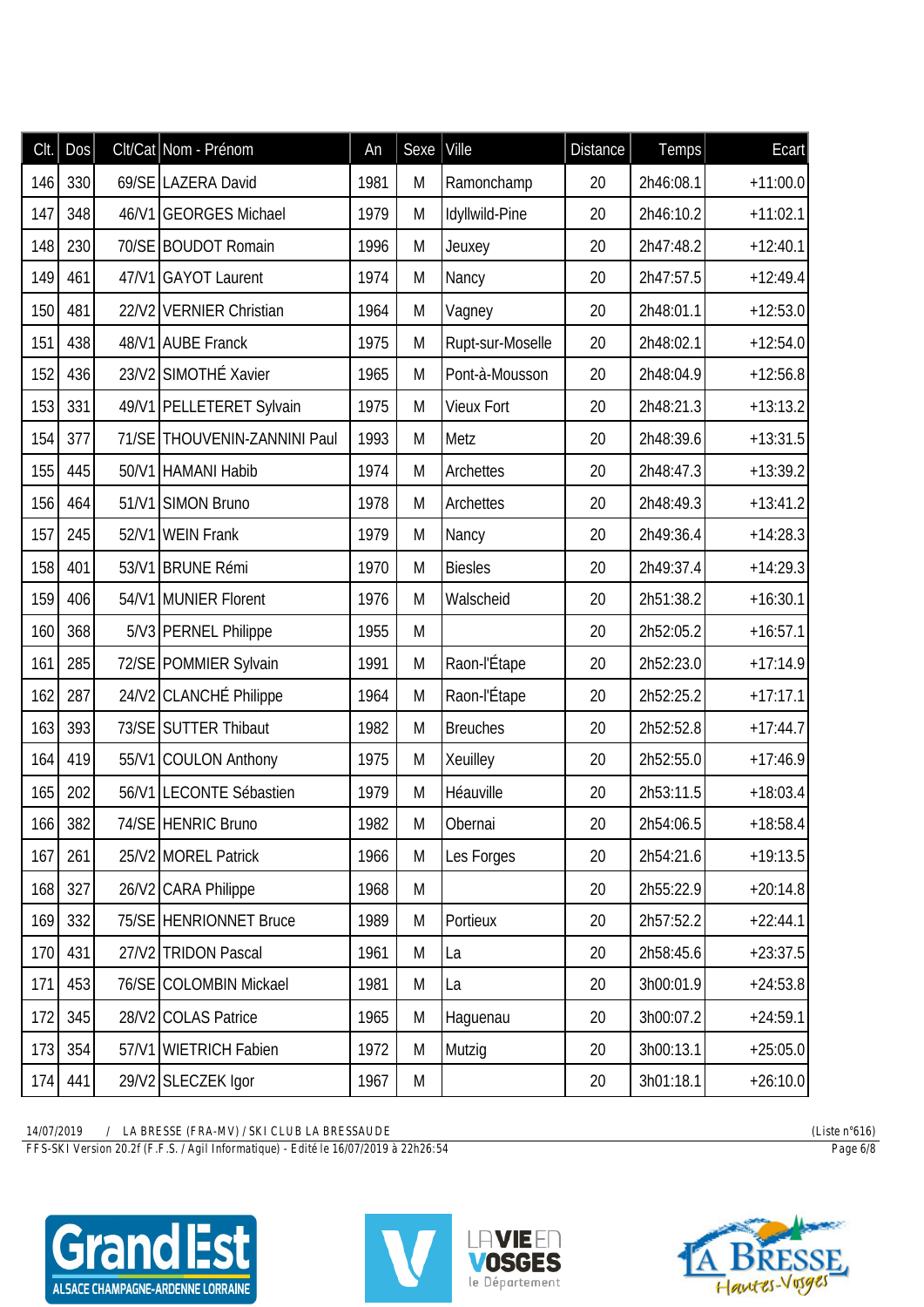| Clt. | Dos     | Clt/Cat Nom - Prénom       | An   | Sexe <sup>1</sup> | Ville             | <b>Distance</b> | Temps     | Ecart      |
|------|---------|----------------------------|------|-------------------|-------------------|-----------------|-----------|------------|
| 175  | 295     | 77/SE JEROME Johann        | 1985 | M                 | Metzervisse       | 20              | 3h02:12.9 | $+27:04.8$ |
| 176  | 413     | 58/V1 PERRIN Bruno         | 1974 | M                 | Thionville        | 20              | 3h03:05.1 | $+27:57.0$ |
| 177  | 291     | 30/V2 PRZYCZYNSKI Alain    | 1961 | M                 | Quevilloncourt    | 20              | 3h03:14.8 | $+28:06.7$ |
| 178  | 359     | 59/V1 GEERAERT Christophe  | 1971 | M                 | Loon-Plage        | 20              | 3h03:26.5 | $+28:18.4$ |
| 179  | 418     | 78/SE CORNU Gael           | 1983 | M                 | Vy-lès-Filain     | 20              | 3h03:27.9 | $+28:19.8$ |
| 180  | 366     | 60/V1 HAMARICS Christian   | 1973 | M                 |                   | 20              | 3h04:37.1 | $+29:29.0$ |
| 181  | 490     | 79/SE JEUDY Sébastien      | 1983 | M                 | Socourt           | 20              | 3h05:24.0 | $+30:15.9$ |
| 182  | 450     | 61/V1 LEFEUVRE Pierre-Yves | 1971 | M                 | Mulhouse          | 20              | 3h06:42.3 | $+31:34.2$ |
| 183  | 447     | 80/SE SZENTES Richard      | 1988 | M                 | Ostwald           | 20              | 3h07:49.7 | $+32:41.6$ |
| 184  | 361     | 81/SE MONGUILLON Fabien    | 1991 | M                 | Neuilly-l'Évêque  | 20              | 3h08:32.2 | $+33:24.1$ |
| 185  | 357     | 82/SE RICHARD Julien       | 1983 | M                 | Vaxoncourt        | 20              | 3h09:53.9 | $+34:45.8$ |
| 186  | 473     | 83/SE MULLER Eric          | 1984 | M                 | Toul              | 20              | 3h10:06.6 | $+34:58.5$ |
| 187  | 311     | 84/SE NEPOTI Thomas        | 1988 | M                 | Nancy             | 20              | 3h10:40.6 | $+35:32.5$ |
| 188  | 395     | 62/V1 PITAULT Boris        | 1972 | M                 |                   | 20              | 3h14:50.4 | $+39:42.3$ |
| 189  | 424     | 7/ES VETTER Nicolas        | 1997 | M                 | Strasbourg        | 20              | 3h15:17.6 | $+40:09.5$ |
| 190  | 322     | 63/V1 GIRODON Anthony      | 1970 | M                 | La Bresse         | 20              | 3h18:38.7 | $+43:30.6$ |
| 191  | 268     | 85/SE VAUCHEZ Mathieu      | 1992 | M                 | Nancy             | 20              | 3h18:41.7 | $+43:33.6$ |
| 192  | 256     | 31/V2 JACQUES Pascal       | 1967 | M                 |                   | 20              | 3h19:01.6 | $+43:53.5$ |
| 193  | 218     | 64/V1 VAZQUEZ Raphael      | 1972 | M                 |                   | 20              | 3h19:02.8 | $+43:54.7$ |
| 194  | 365     | 32/V2 HANS Denis           | 1964 | M                 | Gif-sur-Yvette    | 20              | 3h20:43.2 | $+45:35.1$ |
|      | 195 349 | 86/SE TROMBINI Aurélien    | 1982 | M                 | Pierre-la-Treiche | 20              | 3h23:32.2 | $+48:24.1$ |
| 196  | 335     | 87/SE ULRICH Jérémy        | 1989 | M                 | Kurtzenhouse      | 20              | 3h23:55.6 | $+48:47.5$ |
| 197  | 422     | 8/ES SCHMATZLER Jona       | 1997 | M                 | Strasbourg        | 20              | 3h25:54.6 | $+50:46.5$ |
| 198  | 423     | 9/ES EGGERSGLÜSS Tillmann  | 1997 | M                 | Strasbourg        | 20              | 3h25:55.6 | $+50:47.5$ |
| 199  | 210     | 88/SE MIGOT Thomas         | 1986 | M                 | Lucey             | 20              | 3h26:35.8 | $+51:27.7$ |
| 200  | 294     | 65/V1 CHAROY Pierre Henri  | 1979 | M                 | Paris             | 20              | 3h28:07.5 | $+52:59.4$ |
| 201  | 273     | 66/V1 DYDA Marc            | 1972 | M                 | Bayon             | 20              | 3h34:16.3 | $+59:08.2$ |
| 202  | 358     | 89/SE MARCHAL Sylvain      | 1980 | M                 | Igney             | 20              | 3h37:06.9 | $+01:58.8$ |
| 203  | 410     | 90/SE LICHTLE Frederic     | 1980 | M                 | Épinal            | 20              | 3h46:51.7 | $+11:43.6$ |

*FFS-SKI Version 20.2f (F.F.S. / Agil Informatique) - Edité le 16/07/2019 à 22h26:55 Page 7/8*